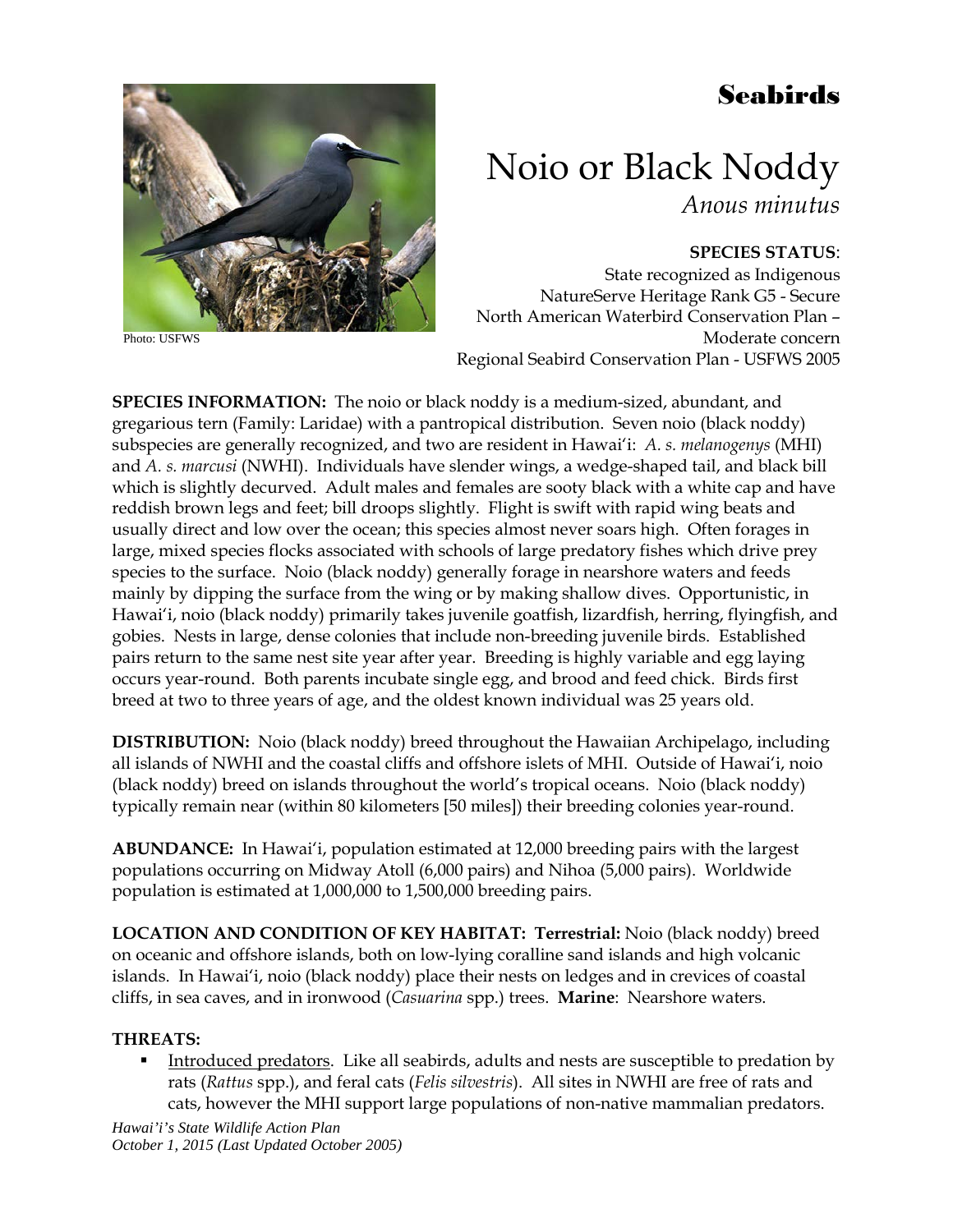- Native predators. 'Iwa or great frigatebirds (*Fregata minor*), Laysan Finches (*Telespiza cantans*), and shorebirds will depredate eggs and chicks.
- Habitat degradation. Non-native vegetation such as golden crown-beard (*Verbesina encelioides*) can alter potential nesting habitat and the removal of non-native ironwood trees from Midway could result in a reduction in nest sites.
- Human disturbance. Kayak and zodiac tours of sea caves used for nest sites can result in adults flushing from nests, resulting in predation by native birds.
- Nearshore pollution. Because noio (black noddy) forage close to shore, oil spills and dumping of waste may be more important to this species than those that forage far offshore. Oiled individuals are regularly seen in the NHWI.
- Overfishing. Because noio (black noddy) rely on predatory fish to drive prey to the surface, overfishing may eventually affect Hawaiian populations.

**CONSERVATION ACTIONS:** The following management goals are important to Pacific seabird conservation: maintain, protect, and enhance habitat; eradicate or control non-natives; minimize bycatch and other negative effects of fishing; improve the effectiveness of oil spill response efforts; identify contaminates and hazardous substances; and minimize the effects of powerlines, towers, wind turbines and lights (USFWS 2005). The goal of these management actions is not only to protect seabird populations and their breeding colonies, but also to reestablish former breeding colonies thereby reducing the risk of extinction. In addition to these efforts, future management specific to Hawaiian populations of noio (black noddy) should include the following:

- Eradicate golden crown-beard and other exotic species on all islands used for breeding, especially those that can change the structure of the existing vegetation (e.g., scale insects).
- **Eradication and control of introduced predators at current and potential breeding** colonies.
- Continue protection and management of wildlife sanctuaries and refuges.

**MONITORING:** Continue surveys of population and distribution in known and likely habitats.

**RESEARCH PRIORITIES:** Most research priorities for seabirds are related to determining the most appropriate methods for achieving the above goals**.** Research priorities specific to noio (black noddy) include the following:

- Conduct long-term banding and demographic studies to determine dispersal dynamics and demographic parameters.
- Determine the source of oil affecting birds in the NWHI.
- Determine the significance of recreational activities (e.g., kayaking), and if appropriate determine protocols to reduce disturbance.
- Model interactions and importance of predatory fish, seabirds, and their prey to determine the long-term effects of overfishing on noio (black noddy) populations.

### **References:**

Gauger VH. 1999. Black noddy (*Anous minutus*). *In* The Birds of North America, No. 412 (Poole A, Gill F, editors.). Philadelphia, (PA): The Academy of Natural Sciences; and Washington DC: The American Ornithologists' Union.